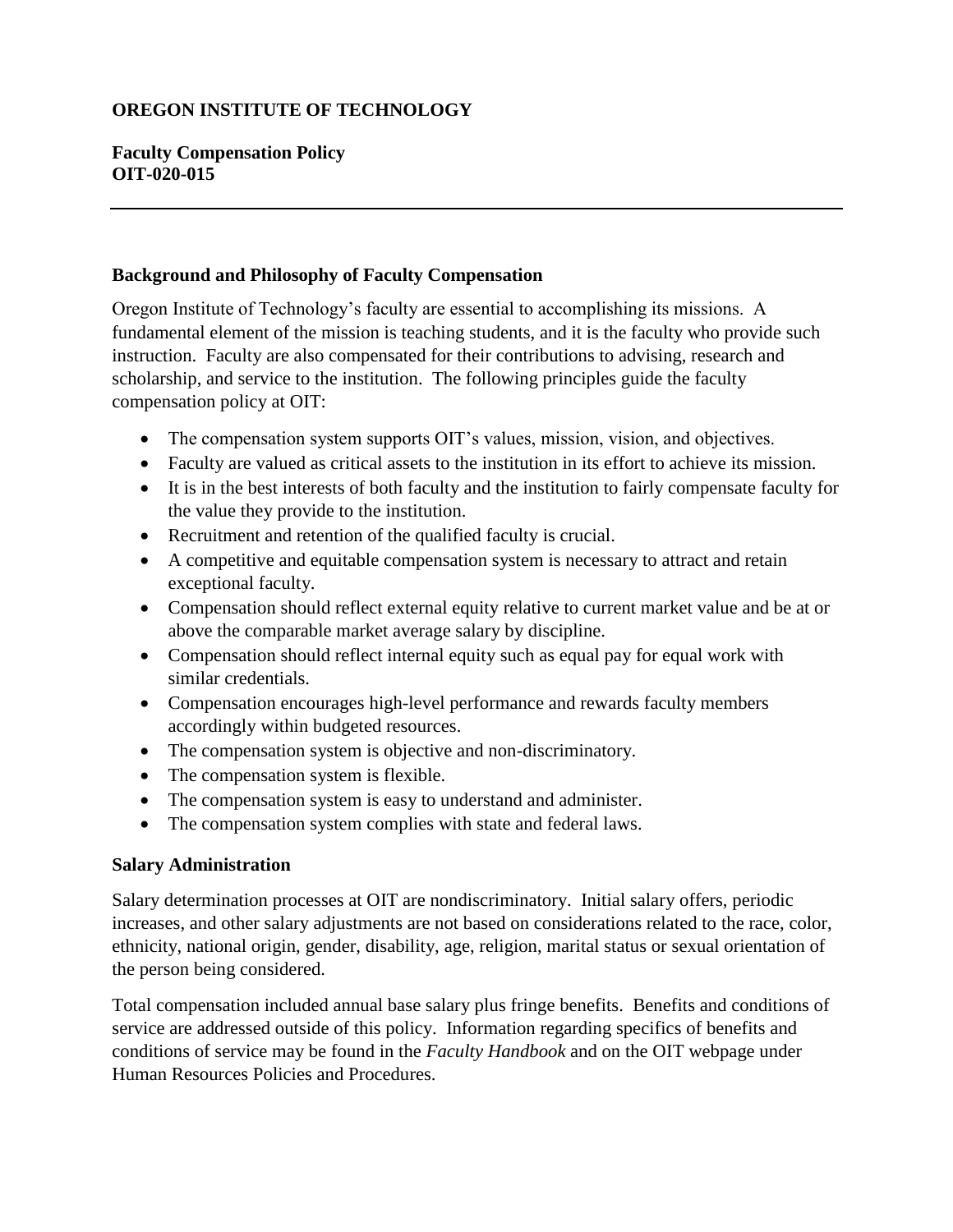Overall administration of the faculty compensation policy is the responsibility of the provost, or designee, in collaboration with the Faculty Compensation Committee (FCC), the vice president of finance, and subject to the direction of the president. The FCC is a Faculty Senate standing committee whose membership is appointed by the Faculty Senate President. The committee will meet to review and address faculty compensation issues. In the second year of each biennium, the committee will review and make recommendations regarding institutional floors and market equity adjustments. The committee will also make recommendations to the president and provost in determining the allocation of available compensation funds.

**Initial Faculty Salaries** are negotiated at the time of hire and are not less than the floor of the rank and discipline. The department chair, in consultation with the search committee, will recommend to the provost, or designee, initial salaries above discipline floors consistent with market conditions, education, experience of the individuals, and comparable positions.

**Increases to Base Salary** for faculty may occur through promotion in rank, post-tenure review, tenure relinquishment, doctoral degree adjustment, cost-of-living adjustments, equity adjustments; adjustments to the institutional floors, adjustments to the comparator stipends, interim positions, overload teaching, distance education teaching, or grant administration.

- 1. **Promotion in Rank**: A faculty member who receives a promotion in rank receives a 10% base salary adjustment or to the floor of a faculty member's discipline at their new rank, whichever is greater. The salary adjustment is effective with the academic year following promotion. (See OIT-20-040 Academic Rank and Promotion for Instructional Faculty)
- 2. **Post**-**Tenure Review**: (See PTR policy OIT-020-035)
- 3. **Tenure Relinquishment**: (See Tenure Relinquishment policy OIT-020-033)
- 4. **Doctoral Degree salary adjustments**: Faculty members who received relevant doctoral degrees from recognized higher education institutions in their discipline shall receive a base salary adjustment of \$750 applicable at the beginning of the next academic year.
- 5. **Cost-of-living Adjustments (COLA):** An annual pay increase will be given to all faculty to enable faculty to maintain real wages. COLA is based upon the regional consumer price index (CPI) and is a standard percentage increase. The COLA adjustment will be a minimum of 2% per year. If the CPI is greater than 2%, the FCC, with the approval of the Faculty Senate, will recommend to the provost whether available funds above 2% will be used for COLA, market, equities, or merit.
- 6. **Market Equity Adjustments:** The FCC and Provost's Office will examine and make recommendations on salary levels in the university as a whole, salary disparity among departments/disciplines, minimum salary levels (institutional floor date and comparator data) and salary compression. Such review will take place on a biennial basis. **Internal Equity Adjustments:** The Provost's Office will set aside funds to address inequities within departments due to compression. The department chai will then submit to the provost documentation of the need for and the amount of the equity adjustment.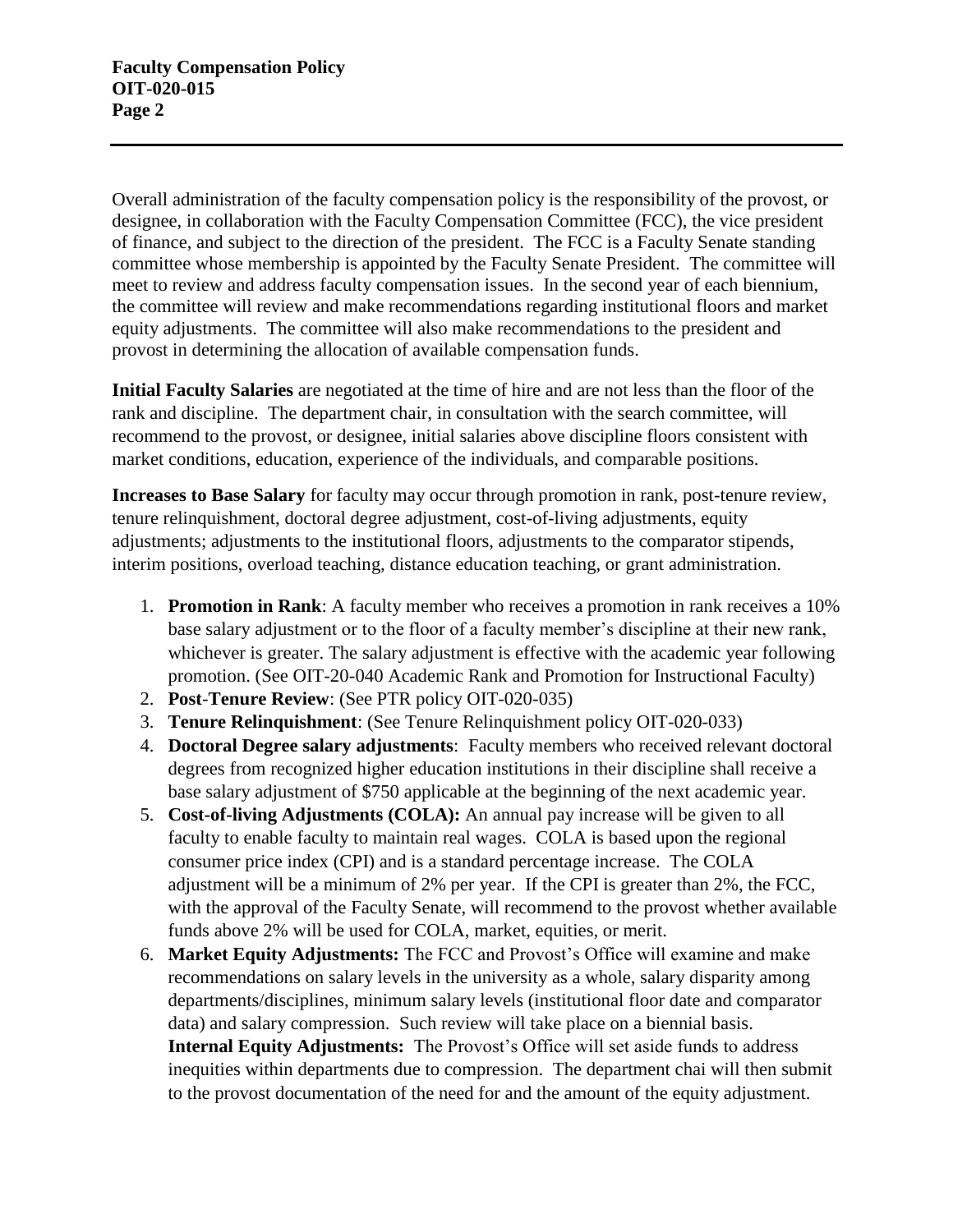These requests will be reviewed annually as part of the faculty performance evaluation process and funded as resources become available. These adjustments will become effective with the next academic year. An appeal procedure will be available to faculty to directly address their salary inequities to the provost.

**7. Institutional Floor Adjustments:** Institutional floors will be adjusted annually by the COLA rate awarded to faculty salaries.

| Floors established in March<br>2005 by the senate: | instructorno floor<br>assistant\$38,835<br>associate $$46,328$<br>professor\$56,380   |
|----------------------------------------------------|---------------------------------------------------------------------------------------|
| Inflation adjusted floors:<br>Fall of 2005 (2%)    | instructorno floor<br>assistant $$39,757$<br>associate\$47,249<br>professor $$57,301$ |

**8. Comparator Adjustments:** The Provost's Office will direct institutional research (IR) to collect College and University Professional Association (CUPA) date by discipline from OUS-approved list of comparator institutions for OIT. If data are not available for a discipline, the academic department, with the final approval of the FCC and the provost, will determine a list of comparators based on the criteria established by the state system in the document "Developing Peer Groups for the Oregon University System: From Politics to Analysis (and Back)."

The average assistant professor salary for each discipline will be determined using CUPA data. The average associate professor salary will be that of the assistant professors plus 20%. Professor salary will be the associate will be the associate professor plus 20%. The differential between ranks will be 20%.

Comparator floors are 87.5% of the above calculated averages.

If necessary to keep OIT salaries at 100% of comparator data, the provost will recommend changes to the institutional floors and the comparator average salary data to reflect changed in the market and will communicate this information to faculty at the February Faculty Senate meeting.

**9. Merit Pay:** The provost will set aside funds for allocation to faculty with meritorious performance. These funds will be awarded to faculty who demonstrate exceptional performance as defined by the Merit Pay Policy (See OIT-20-016)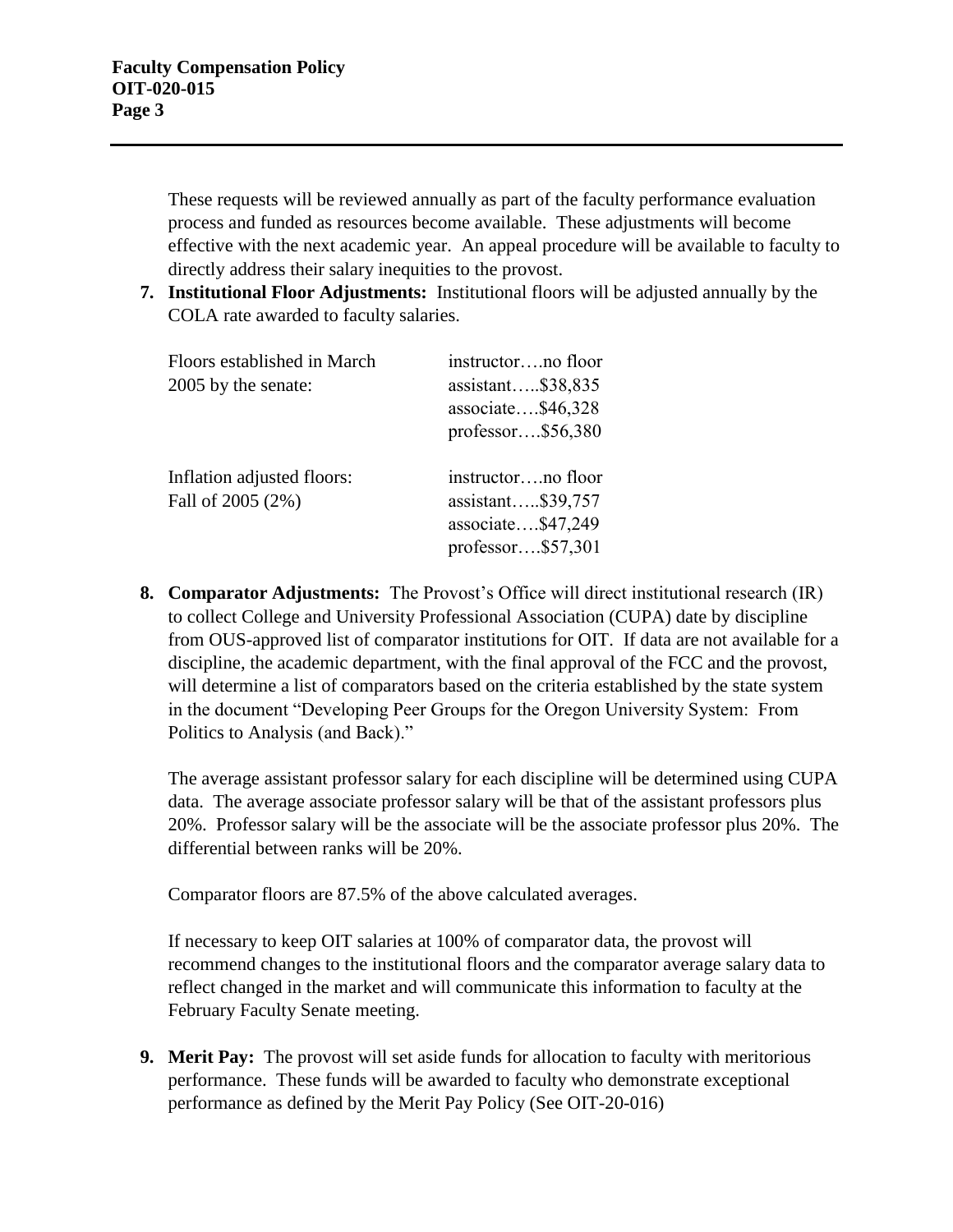## **Geographic Cost of Living Allowance (GCLA)**

Campuses or sites, located in high cost of living geographic locations will have a cost of living allowance given to all faculty based on those campus locations.

- A. All faculty (teaching and library professionals) hired to fill vacancies (permanent and interim), in which employment requires residing in a high cost of living geographic locations, will receive the GCLA.
- B. Determination of high cost of living geographic locations will be based on the most recent cost of living data generated by U.S. government agencies, and recognized financial institutions.
- C. The FCC will recommend the GCLA dollar value based on data obtained from data sources in item B above.

# **Funding**

Funding for salary adjustments will be recommended annually through the FOAC (Fiscal Oversight Advisory Committee) budget build-out process. A faculty compensation reserve fund will be maintained which included funds recovered from unfilled faculty positions, as well as funds allocated for equity adjustments.

### **Definition of Terms**

- **Comparator Average Salary:** faculty salary information from comparable higher education institutions to evaluate OIT's salaries in comparison to peer institutions from a list developed by OUS.
- **Compression:** Also referred to as Internal Inequity, occurs when market factors force initial salaries to be greater than existing faculty member salaries regardless of skills, experience or seniority.
- **Equity (External):** Also referred to at Market Equity, which occurs when an organization's pay rates are at least equal to market rates.
- **Faculty:** those persons at OIT who hold state board appointments with a rank of professor, associate professor, assistant professor, instructor, research associate, research assistant; and whose full-time equivalent is at least 50% teaching, research, or administration.
- **Interim Positions:** Faculty may accept appointment to an interim position to cover a temporary vacancy. Faculty in interim positions may receive a temporary pay adjustment while assuming the interim position's responsibilities. If the interim position requires employment at a campus, or site, in a high cost of living geographic location, the interim faculty will receive the GCLA in addition to the Faculty member's base salary in place